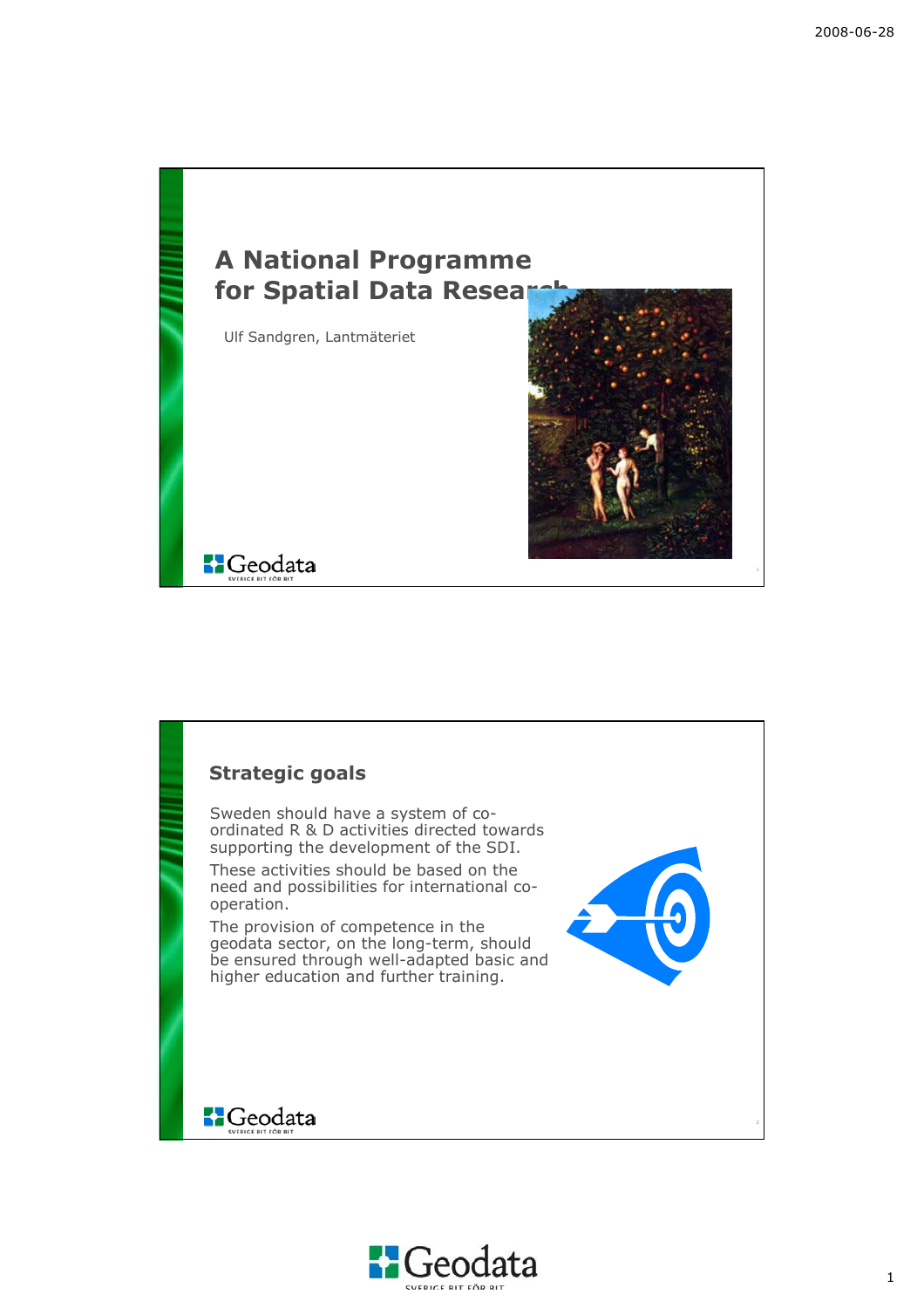



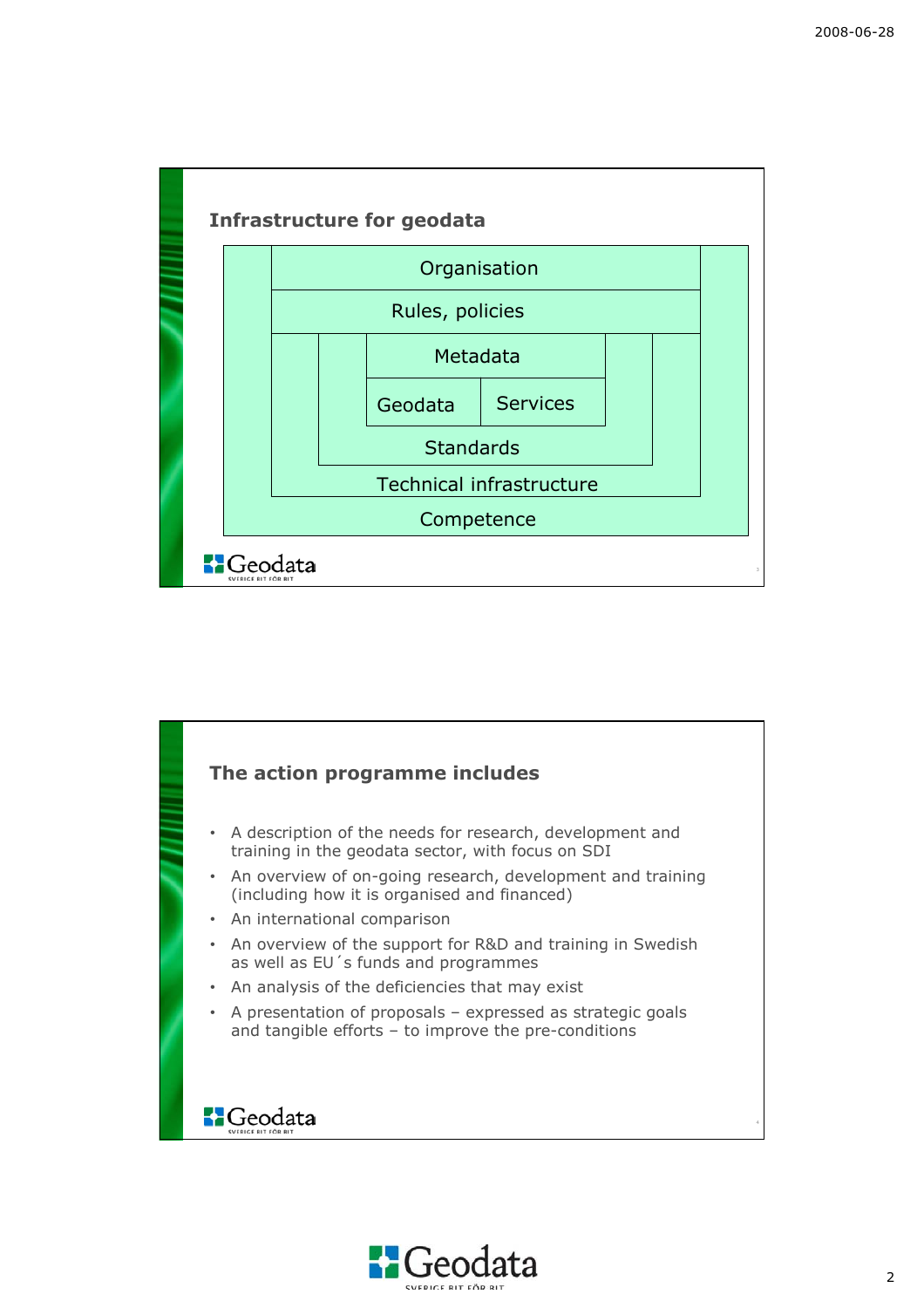#### **The purpose of the action plan**

To encourage the different bodies – users and producers of geodata, research and develop-ment bodies, research councils and decisions makers – to contribute to improving the pre-conditions for Swedish research, development and training in the geodata sector.



**B**Geodata

# **Prioritised activities**

- Create a better national overview and develop better cooperation
- Clarify the responsibilities for research within the geodata sector
- Create a list of R&D funding for project which support the Geodata Strategy
- Develop better international co-operation
- Establish test environments
- Stimulate development in the private sector
- Ensure that the necessary competence is available

# **B**Geodata